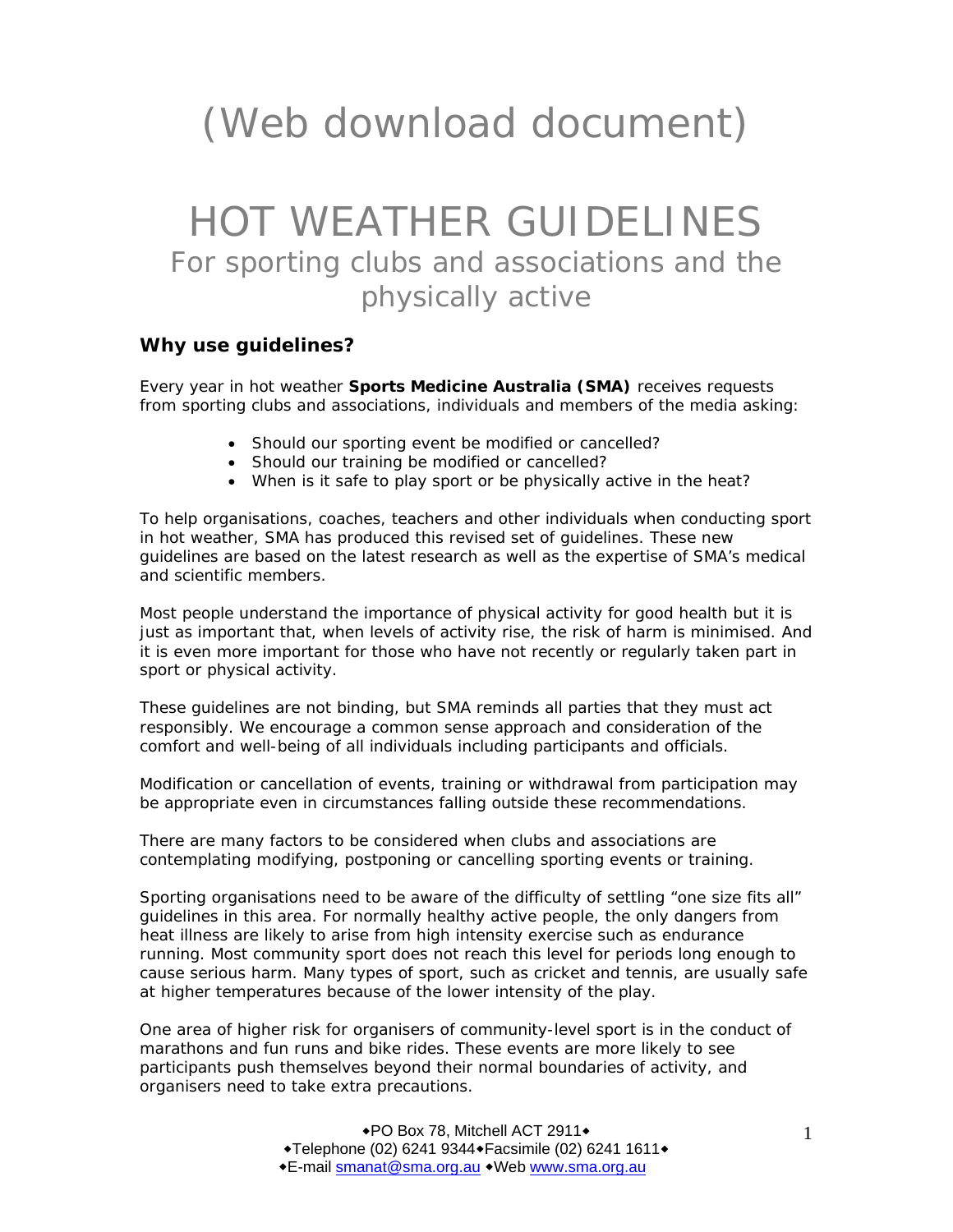However, at any time, high intensity exercise in a hot environment, with the associated elevation of body temperature, can lead to heat illness. Heat illness in sport presents as **heat exhaustion** or the more severe **heat stroke**.

#### **Heat exhaustion**

- Characterised by a high heart rate, dizziness, headache, loss of endurance/skill/confusion and nausea.
- The skin may still be cool/sweating, but there will be signs of developing vasoconstriction (eg, pale colour).
- The rectal temperature may be up to  $40^{\circ}$ C and the athlete may collapse on stopping activity. Rectal temperature should only bne measured by a doctor or nurse.

To avoid heat exhaustion, if people feel unwell during exercise they should immediately cease activity and rest. Further benefit comes if the rest is in a shaded area with some passing breeze (from a fan if necessary) and the person takes extra hydration. Misting or spraying with water can also help.

#### **Heat stroke**

- Characteristics are similar to heat exhaustion but with a dry skin, confusion and collapse.
- Heat stroke may arise in an athlete who has not been identified as suffering from heat exhaustion and has persisted in further activity.
- Core temperature measured in the rectum is the only reliable diagnosis of a collapsed athlete to determine heat stroke.

**This is a potentially fatal condition and must be treated immediately. It should be assumed that any collapsed athlete is at danger of heat stroke. The best first aid measures are "Strip/Soak/Fan":** 

- **strip off any excess clothing;**
- **soak with water;**
- **fan;**
- **ice placed in groin and armpits is also helpful.**

**The aim is to reduce body temperature as quickly as possible. The athlete should immediately be referred for treatment by a medical professional.** 

**Important: heat exhaustion/stroke can still occur even in the presence of good hydration.** 

#### **Dehydration**

Dehydration is fluid loss which occurs during exercise, mainly due to perspiration and respiration. It makes an athlete more susceptible to fatigue and muscle cramps. Inadequate fluid replacement before, during and after exercise will lead to excessive dehydration and may lead to heat exhaustion and heat stroke.

> ◆PO Box 78, Mitchell ACT 2911◆ ◆Telephone (02) 6241 9344◆ Facsimile (02) 6241 1611◆ E-mail smanat@sma.org.au Web www.sma.org.au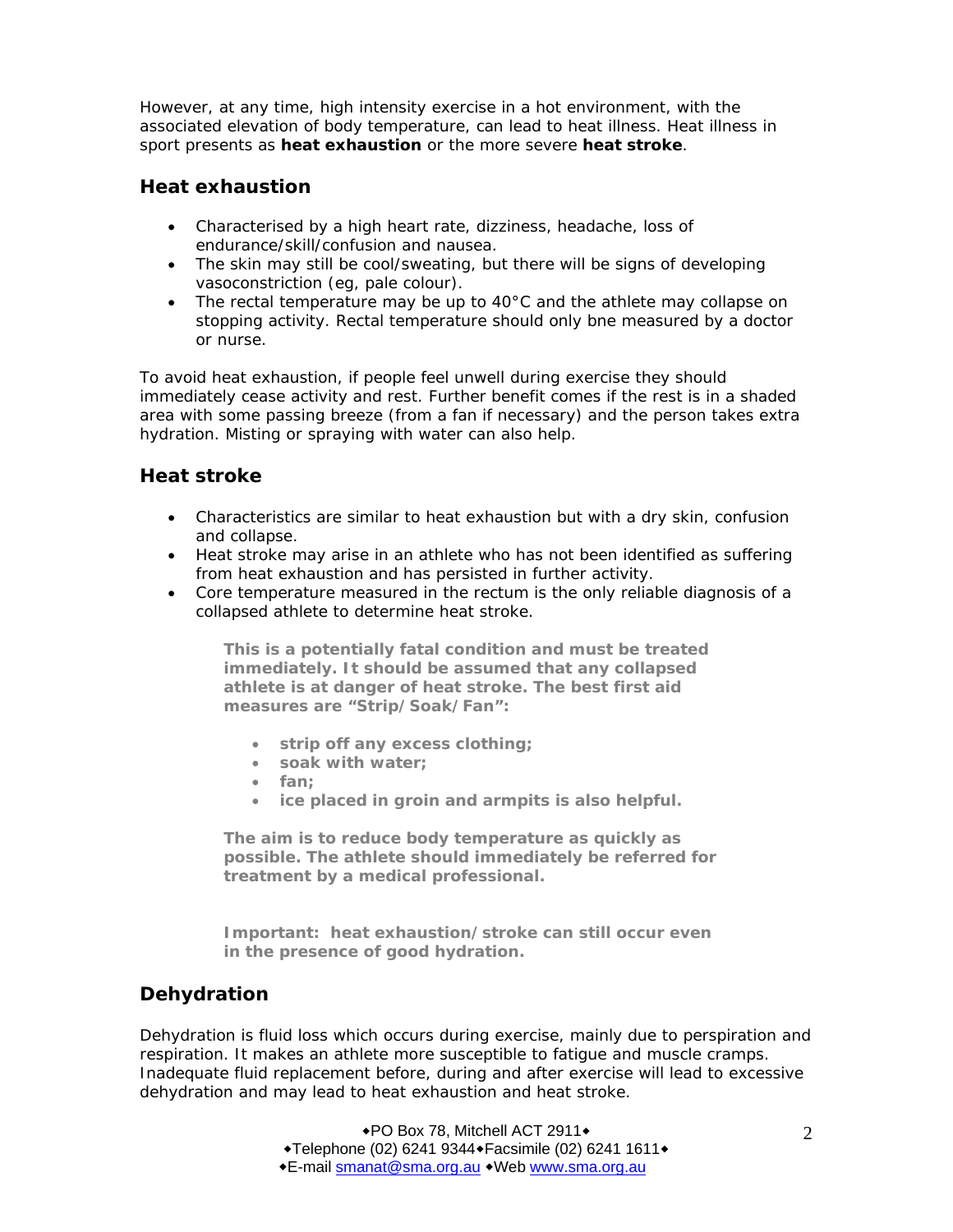**To avoid dehydration, SMA recommends that:** 

- athletes drink approximately 500 mls (2 glasses) in the 2 hours prior to exercise;
- during exercise longer than 60 minutes, 2-3 cups (500-700ml) of cool water or sports drink are sufficient for most sports.
- after exercise replenish your fluid deficit to ensure that you are fully rehydrated, but not over-hydrated.
- refer to SMA's free DRINK UP brochure available as a web download at http://www.smartplay.com.au or from your local National Pharmacies store.

Points to consider:

- Will your players and officials be able to consume enough water during the event?
- Even a small degree of dehydration will cause a decrease in performance.
- Take care not to over-hydrate. Drinking too much fluid can lead to a dangerous condition known as hyponatraemia (low blood sodium). Aim to drink enough to replace lost fluids, but not more than that.

# Factors to consider before cancelling or modifying a sporting event or training

#### **(Remember not only to take players into account but also umpires, officials and volunteers.)**

The following tables provide estimates of risk related to the weather and also guidelines to managing activity in order to minimise heat stress.

## **Environmental Factors**

#### **1. Temperature**

Ambient temperature is the most easily understood guide available, and is most useful on hot, dry days

| Ambient      | <b>Relative</b> | <b>Risk of</b>      | Possible management for                     |
|--------------|-----------------|---------------------|---------------------------------------------|
| temperature  | humidity        | <b>Heat Illness</b> | sustained physical activity                 |
| $15 - 20$    |                 | Low                 | Heat illness can occur in distance running. |
|              |                 |                     | Caution over-motivation.                    |
| $21 - 25$    | Exceeds 70%     | $Low -$             | Increase vigilance.                         |
|              |                 | moderate            | Caution over-motivation.                    |
| $26 - 30$    | Exceeds 60%     | Moderate            | Moderate early pre-season training.         |
|              |                 |                     | Reduce intensity and duration of            |
|              |                 |                     | play/training. Take more breaks.            |
| $31 - 35$    | Exceeds 50%     | $High - very$       | Uncomfortable for most people. Limit        |
|              |                 | high                | intensity, take more breaks. Limit duration |
|              |                 |                     | to less than 60 minutes per session.        |
| 36 and above | Exceeds 30%     | Extreme             | Very stressful for most people. Postpone to |
|              |                 |                     | a cooler conditions (or cooler part of the  |
|              |                 |                     | day) or cancellation.                       |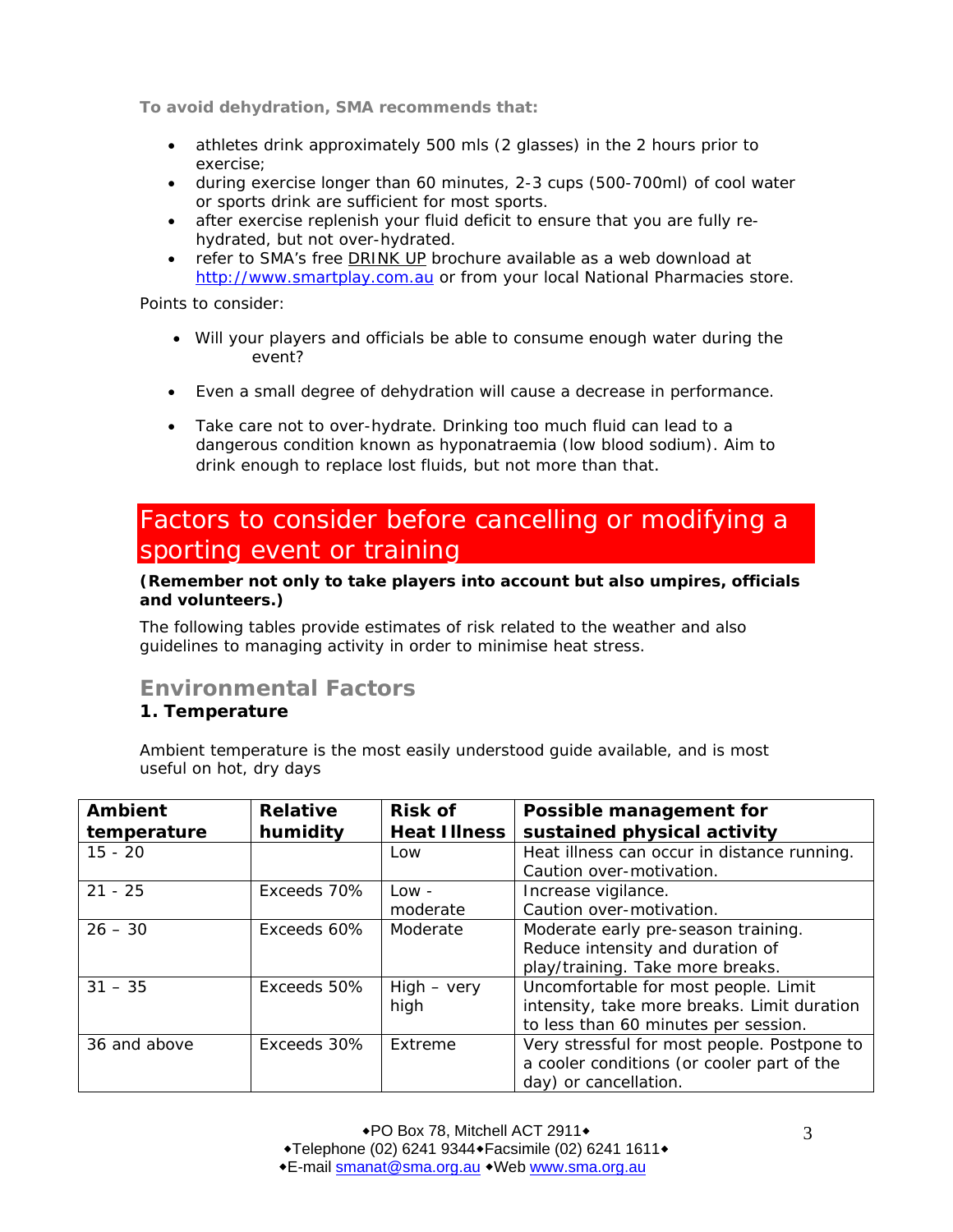#### **OR**

#### WBGT

Further guidance might be gained from what is known as the Wet Bulb Globe Temperature (WBGT) index. The WBGT is useful when humidity is high.

| <b>WBGT</b>  | <b>Risk of thermal</b> | Possible modifying action for vigorous                  |
|--------------|------------------------|---------------------------------------------------------|
|              | injury                 | sustained activity                                      |
| ~< 20        | Low                    | Heat illness can occur in distance running.             |
|              |                        | Caution over-motivation.                                |
| $21 - 25$    | Moderate to high       | Increase vigilance.                                     |
|              |                        | Caution over-motivation.                                |
|              |                        | Moderate early pre-season training intensity and        |
|              |                        | duration. Take more breaks.                             |
| $26 - 29$    | High - Very high       | Limit intensity. Limit duration to less than 60 minutes |
|              |                        | per session.                                            |
| 30 and above | Extreme                | Consider postponement to a cooler part of the day or    |
|              |                        | cancellation (allow swimming).                          |

The Bureau of Meteorology (BOM) produces ambient and WBGT readings for many locations in Australia. You can check these readings and a guide for the relative risk for your location at www.bom.gov.au/products/IDS65004.shtml or by clicking the "Local Hot Weather alerts" button at www.sma.org.au

N.B. It is important to watch for unusual "heatwave" conditions or variations from the average temperature for the time of year. This is one situation where there may be a greater danger of heat illness.

Heat stress increases with increases in air temperature but be aware that there are not clear demarcations in risk between temperature ranges. At relative humidity levels above those indicated in the tables, stress increases markedly.

#### **2. Duration and intensity of an event**

- The combination of extreme environmental conditions and sustained vigorous exercise is particularly hazardous for the athlete. The greater the intensity of the exercise, the greater the risk of heat related symptoms; eg, distance running is more of a problem than stop-start team events.
- Player and official rotation may also be considered
- Reducing playing time and extending rest periods with opportunities to rehydrate during the event would help safeguard the health of participants.
- Provision of extra water for wetting face, clothes and hair is also important.
- A fan to enhance air movement would be beneficial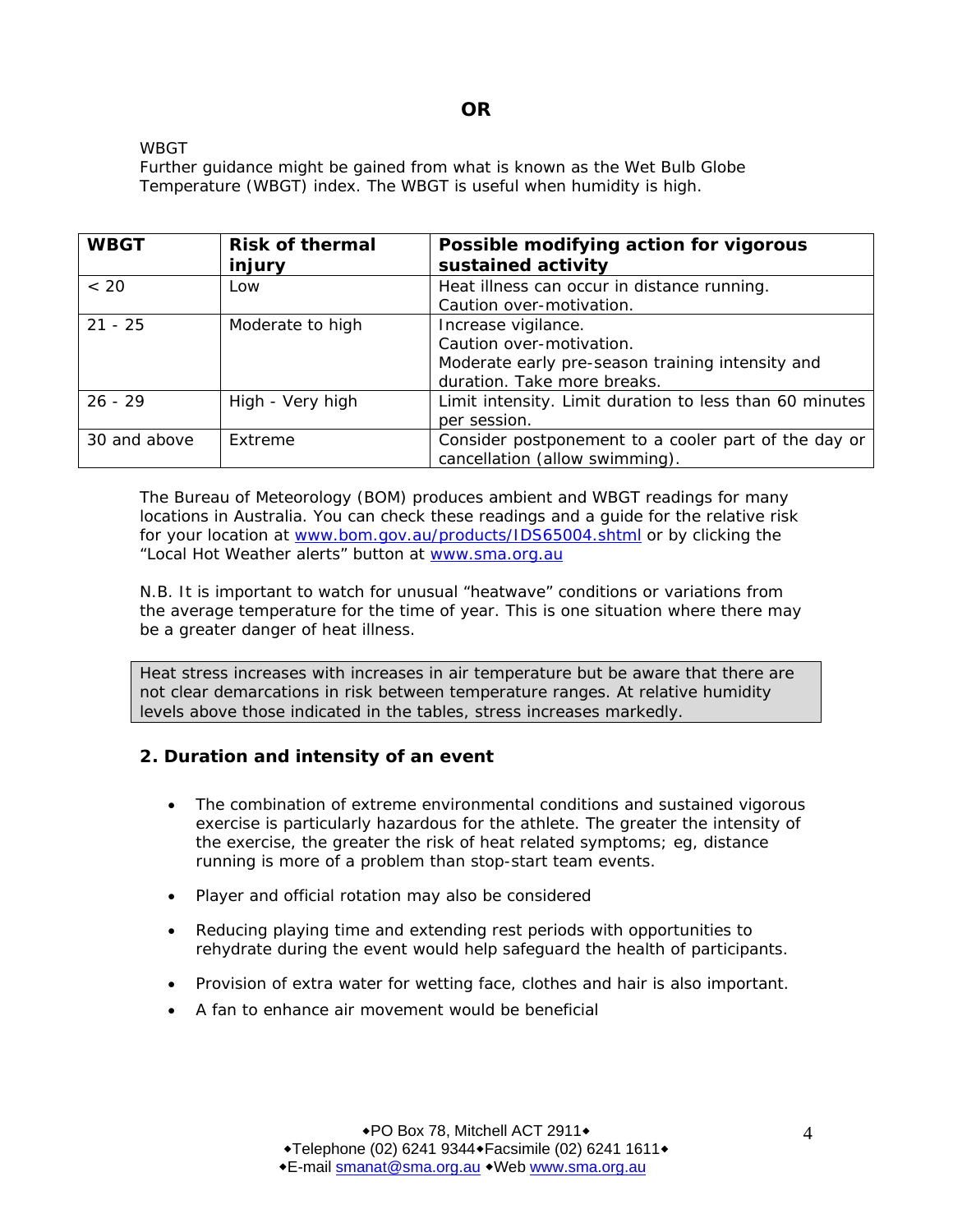#### **3. Conduct of competition and training (hydration and interchange opportunities)**

- Associations may consider dividing games into shorter playing periods rather than halves to allow for extra breaks.
- Coaches may consider alternative training times and venues during hot weather.
- Remember, even five minutes rest can cause a significant reduction in core temperatures.
- It is important to consider the welfare of officials, as well as players.

#### **4. Time of Day**

• Avoid the hottest part of the day (usually 11 am-3 pm). Scheduling events outside this time should be a consideration throughout any summer competition, training or event, regardless of the temperature.

#### **5. Local Environment**

- Radiant heat from surfaces such as black asphalt or concrete can exacerbate hot conditions.
- The type of exercise surface and the amount of sunlight vary significantly with different sporting activities and therefore must be analysed for each individual sport.
- An air-conditioned indoor venue will provide less of a problem. A hot indoor venue or an outside venue without shade cannot be considered an acceptable environment.
- Airflow should be considered, including fans in change rooms or appropriately placed.

Remember, air movement decreases heat stress. However, a following wind can increase problems for runners or cyclists by actually reducing air movement.

## **Host (personal) factors**

#### **1. Clothing**

- Type of clothing is vital in minimising health risks associated with exercise in heat.
- Fabrics that minimise heat storage and enhance sweat evaporation should be selected.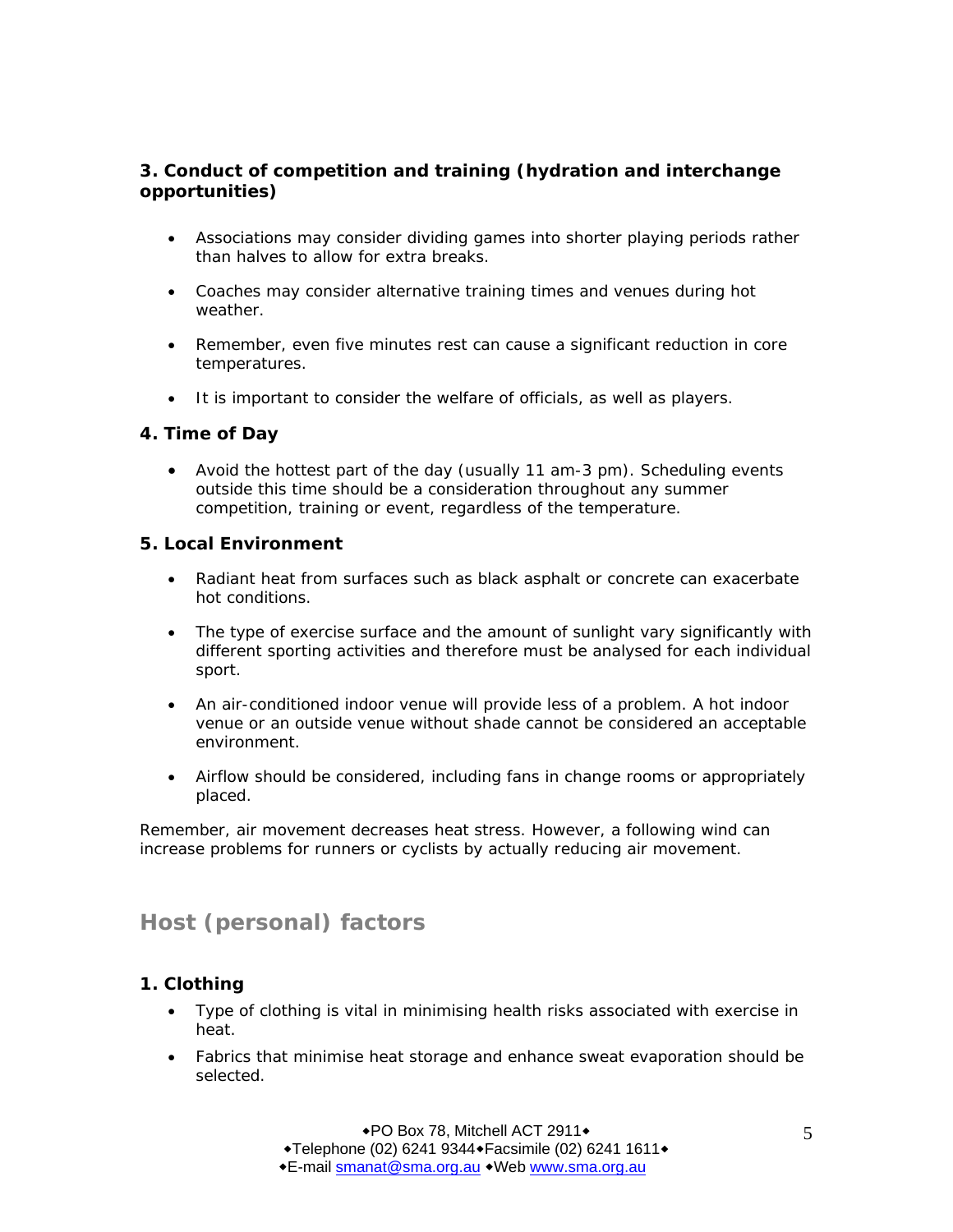- Light weight, light coloured, loose fitting clothes, made of natural fibres or composite fabrics with high wicking (absorption) properties, that provide for adequate ventilation are recommended as the most appropriate clothing in the heat. This clothing should complement the existing practices in Australia that protect the skin against permanent damage from the sun.
- This should apply to the clothing worn by players, umpires, other officials and volunteers.

#### **Protective clothing**

If clothing is worn for protective reasons, ensure that it is worn only while training and competing in hot weather. Some examples include leathers in motorcycling and mountain biking, protective equipment for hockey goalkeepers and softball and baseball umpires. Remove non-breathable clothing as soon as possible if the participants or officials are feeling unwell in hot conditions. Start cooling the body immediately via ventilation and/or a cool spray such as a soaker hose or a hand-held spray and a fan.



#### **2. Acclimatisation of the participant**

- Acclimatisation of the participant includes umpires, other officials and volunteers as well as players.
- Preparation for exercise under hot conditions should include a period of acclimatisation to those conditions, especially if the athlete is travelling from a cool/temperate climate to compete in hot/humid conditions.
- It has been reported that children will acclimatise slower than adults.
- Regular exercise in hot conditions will facilitate adaptation to help prevent performance deteriorating, or the athlete suffering from heat illness, during later competitions. Sixty minutes acclimatisation activity each day for 7-10 days provides substantial preparation for safe exercise in the heat.

#### **3. Fitness levels/athletic ability of participant**

- A number of physical/physiological characteristics of the athlete will influence the capacity to tolerate exercise in the heat, including body size and endurance fitness.
- In endurance events, accomplished but non-elite runners, striving to exceed their performance, may suffer from heat stress. The potential for heat-related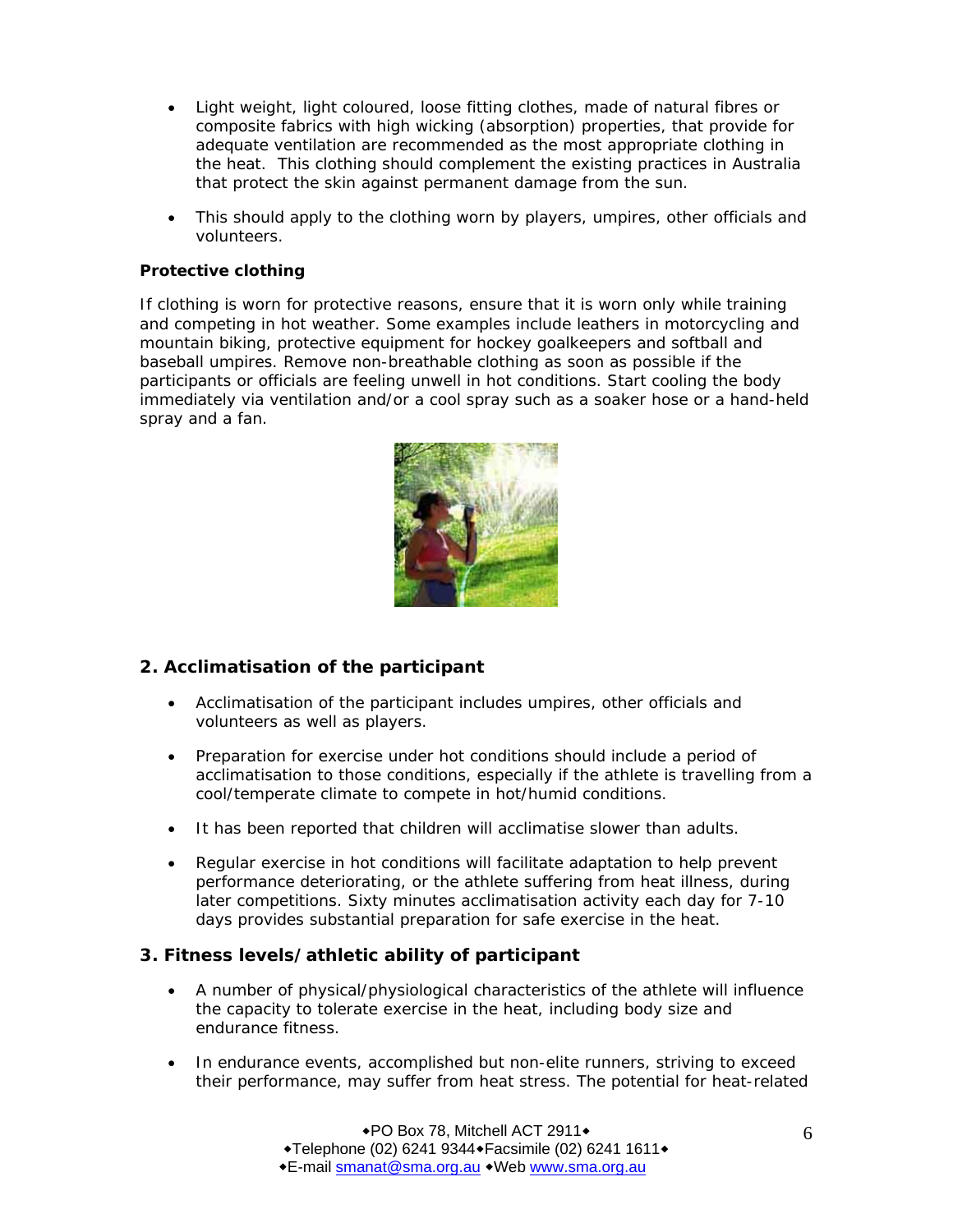illnesses would be exacerbated if they have not acclimatised to the conditions and have failed to hydrate correctly.

- Overweight and unconditioned athletes, umpires, officials and volunteers will generally also be susceptible to heat stress.
- Refer to SMA's free DRINK UP brochure available from www.sma.org.au/information or your local National Pharmacies store.

#### **4. Age and gender of participant**

- **Female participants** may suffer more during exercise in the heat because of their greater percentage of body fat.
- **Young children** are especially at risk in the heat. Prior to puberty, the sweating mechanism, essential for effective cooling, is poorly developed. The ratio between weight and surface area in the child is also such that the body absorbs heat rapidly in hot conditions.
- In practical terms, child athletes must be protected from over-exertion in hot climates, especially with intense or endurance exercise.
- Although children can acclimatise to exercise in the heat, they take longer to do so than adults.
- Coaches should be aware of this and limit training for non-acclimatised children during exposure to hot environments.

NB: Children tend to have a more "common sense" approach to heat illness than adults. They "listen to their bodies" more and will usually slow down or stop playing if they feel distressed in the heat. *On no account should children be forced to continue sport or exercise if they appear distressed or complain about feeling unwell.* 

• Veteran participants may also cope less well with exercise in the heat. Reduced cardiac function is thought to be responsible for this effect.

#### **5. Predisposed medical conditions**

- It is important to know if athletes, umpires, officials or volunteers have a medical condition or are taking medication that may predispose them to heat illness.
- Examples of illnesses that will put the participant or official at a high risk of heat illness include asthma, diabetes, pregnancy, heart conditions and epilepsy. Some medications and conditions may need special allowances.
- Participants and officials who present with an illness such as a virus, flu or gastro or who are feeling unwell are at an extreme risk of heat illness if exercising in moderate to hot weather.
- Participants or officials who may be affected by drugs or alcohol may be at an extreme risk of heat illness if exercising in moderate to hot weather.
- SMA has produced Pre-exercise Health Check Guidelines. These should be used if pre-existing medical conditions are suspected or if the participant has

◆PO Box 78, Mitchell ACT 2911◆  $\blacktriangleright$ Telephone (02) 6241 9344 $\blacktriangleright$ Facsimile (02) 6241 1611 $\blacktriangleright$ E-mail smanat@sma.org.au Web www.sma.org.au